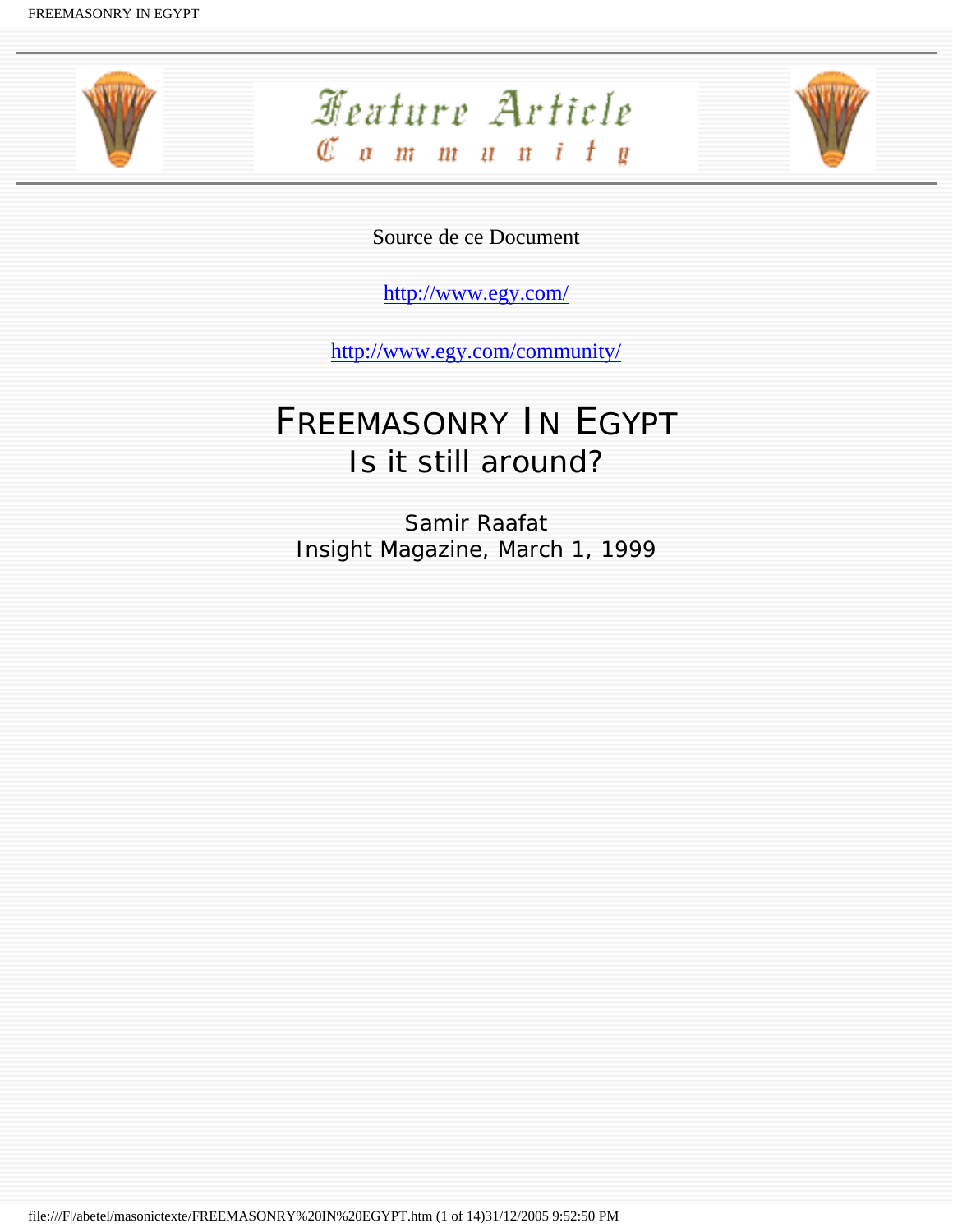FREEMASONRY IN EGYPT



A Cairo loge meets in the 1940s under portrait of King Farouk

Last month in Jordan a prestigious lineup of Western leaders led by President Clinton and three former US presidents paid their last respects to King Hussein. While all kinds of deductions as to why they had all turned up were disputed live on national TV from Bangkok to Cape Town, one inference was passed by. The wily king may have also been a Prince of Jerusalem, one of the highest titles conferred by Freemasons.

Whether or not Hussein visited Masonic lodges and took part in their rituals is unknown, yet there are persistent claims in certain circles that he was an honorary Grand Master. Not peculiar for a monarch who spent most of his reign juggling alliances, some of them treacherous. As a Freemason he would have kept excellent company for, besides the Mozarts, Goethes and Garibaldis, most of Europe's royals and several former American presidents including its incumbent vice-president, are professedly on the Masonic roster.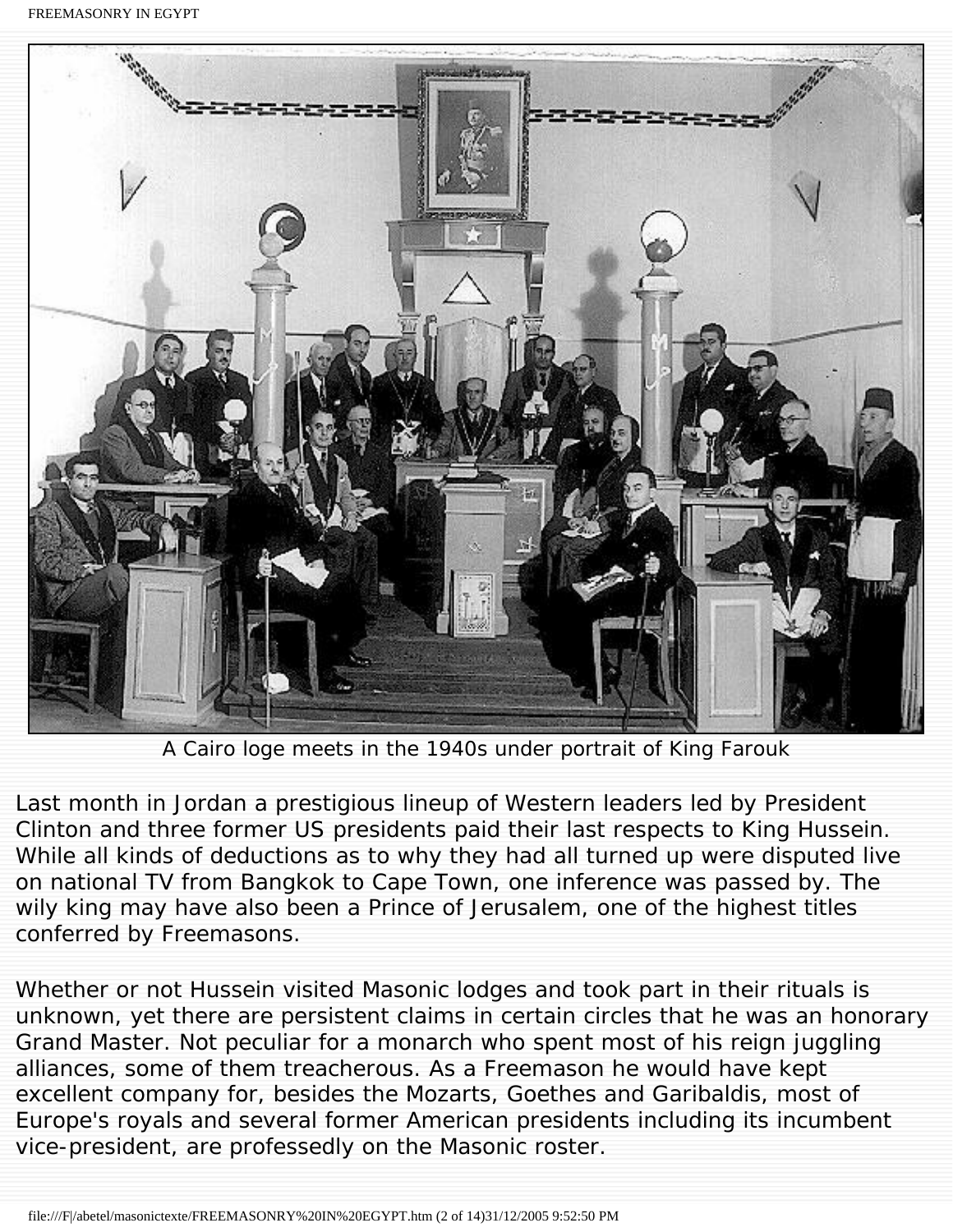But wait a minute. Hussein Ibn Talal far from being a Westerner was a descendant of the Prophet. How then could a Moslem notable of his standing become an alleged member of a secret society with origins in the heartland of a 17th century Judeo-Christian Europe?

Adapting the Big Bang theory to Freemasonry, we discover how the French Revolution and subsequent Napoleonic Wars accounted for the dissemination of the 'Society' outside its known borders. Which is why by the late 19th century, Masonic lodges were scattered across the Ottoman Empire, from Constantinople where Young Turks were beguiled by the secretive brotherhood, to Greater Syria and Egypt where emerging nationalists aped their European assailant in their inherent opposition to autocratic authority.

In Egypt, Freemasonry imploded into feuding camps: Anglo-Saxon and French, ostensibly reflecting the dual imperialistic control --military and cultural-- which had entrenched itself along the Nile Valley.

A favorite Masonic hall south of the Levant was *Kawkab al-Shark*--Star of the East. Somehow, its propinquity to after-life symbolism conjured up echoes of the cult of Isis and Osiris giving it a distinct character and flavor. Lodges evidencing Ancient Egyptian names included Sphinx, New-Memphis, Pyramids, Cheops and Le Nil (the latter was founded by Jules Cesar Zivy and dependent on the Grand Orient of France).

The distinction of first modern Freemason in Egypt goes to General Kleber, the luckless man left behind by Napoleon to govern the "Oriental Empire. Since that time and up until April 1964, Freemasonry continued uninterruptedly in Egypt. What had started as a secret movement, eventually came out in the open as evidenced by notices in newspapers, the social pages and other forms of printed media.

Historians may assent however Freemasonry in Egypt came out of the closet during the Orabi Revolt of 1882. That Ahmed Orabi Pasha was himself a member of the Order was never proven, we know however that several of his supporters were. In his book *How We Defended Orabi* A.M. Broadley declares that Egypt's most liberal cleric, Sheik Mohammed Abdou, was himself an avowed Mason. "Sheikh Abdu was no dangerous fanatic or religious enthusiast, for he belonged to the broadest school of Moslem thought, held a political creed akin to pure republicanism, and was a zealous Master of a Masonic Lodge." Later in the same paragraph Broadbent states how many of the Deputies in the Egyptian Chamber had hastened to join the craft.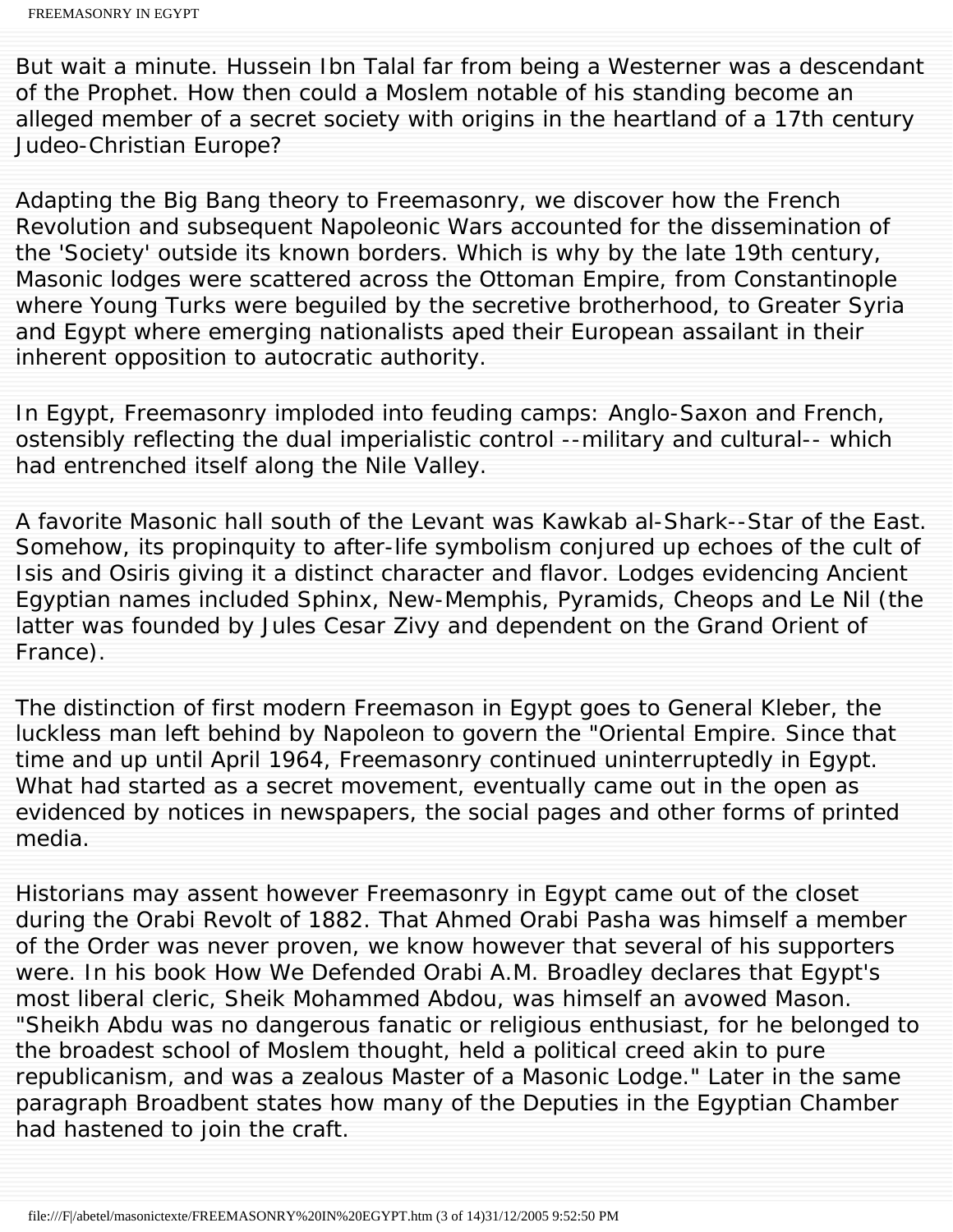Broadbent gives us an insight on Freemasonry in Egypt during the 1880s when he differentiates between the principles and practice of Freemasonry in England and on the continent in Europe. While the British system embraced nothing more exciting than charity and good-fellow-ship, "foreign Masonry is almost avowedly an appropriate and convenient arena for political discussion, and both political and religious agitation." Thus, according to Broadbent, "in Egypt the tenets of continental Masonry, with its Republican watchwords of Fraternité, Liberté, Egalité had evidently overshadowed the strong British elements which once prevailed in our numerous lodges."

Although none of the leaders of Egypt's National party belonged to the brotherhood, a large number of their subordinates were among its most active and zealous members, according to Broadent. Part of a budding middle-class, Egyptian nationalists had joined the Society in an attempt to penetrate an impregnable ruling class guarded jealously by Mohammed Ali's descendants and their Circassian entourage. Consequently, when the Khedive's men arrested the *sartujar* (head of traders guild) of Sharkia charging him with conspiring against the state and supporting Ahmed Orabi Pasha's "insurgency" with money and the like, it was a Freemason barrister from London who took up his defense.

Nevertheless, the British-led kangaroo court in Cairo declared Orabi and his Freemason supporters guilty as charged--they had dared ask for the substitution of khedivial absolutism with a more representative government.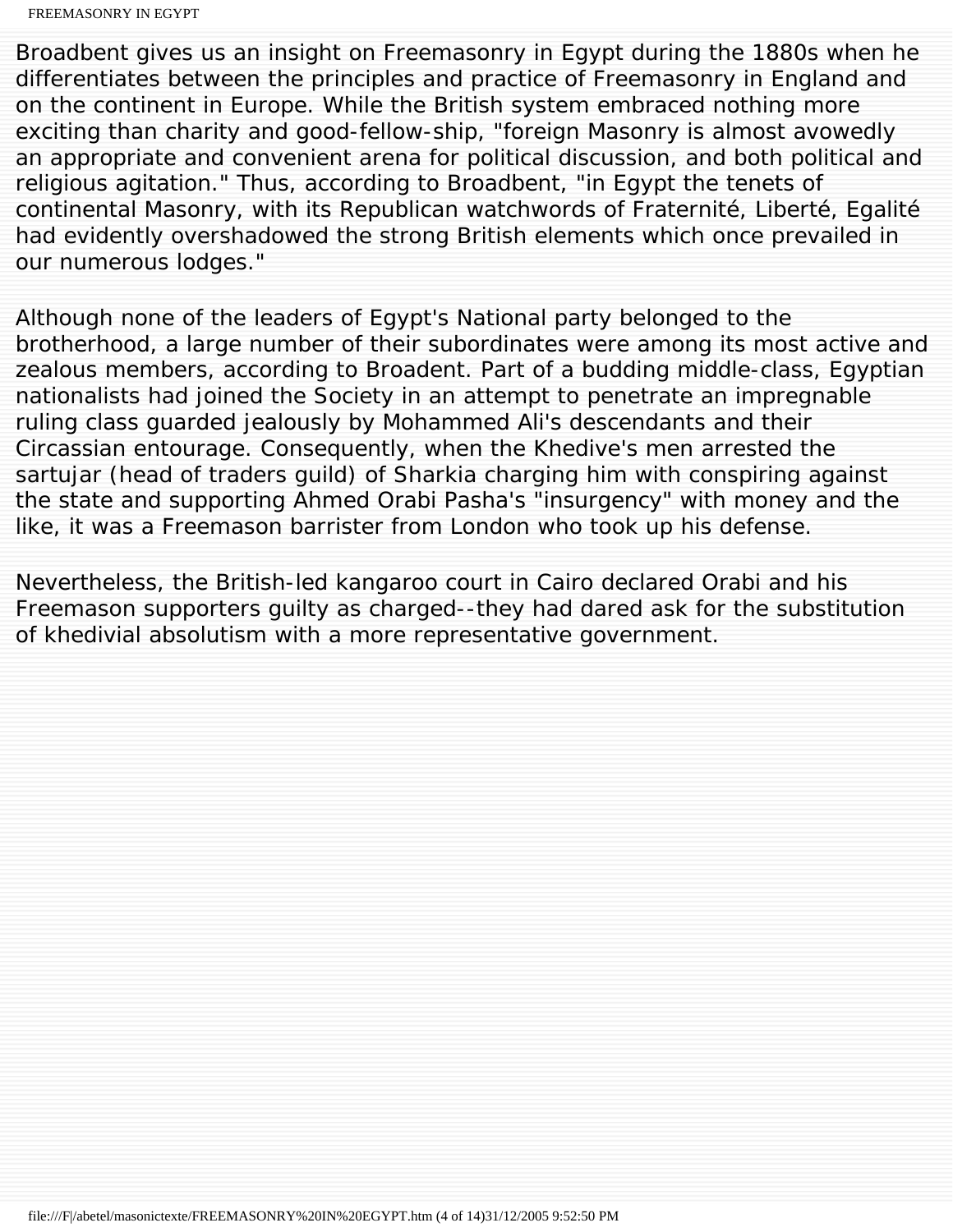

Judge Ragheb Idriss Bey ex-governor of Kalioubieh, Grand Master and Sovereign Grand Commander of Egypt

While Orabi was exiled to the crown colony of Ceylon, the sartujar and other Orabi sympathizers were sentenced to imprisonment and fines ranging from LE 1,000 to LE 5,000. The situation turned on the British several decades later with the arrival of Mohammed Farid and Saad Zagloul. Self-declared Freemasons they respectively headed the National and Wafd parties which called for popular uprisings against Egypt's Anglo-Saxon occupiers.

With time, inter and intra-Freemasonry rivalries increased in proportion to the numbers of halls and lodges that surfaced all over Egypt. Scottish, French, Italian and English halls operated side by side with the National Grand Lodge of Egypt. There was even talk of a Masonic cemetery in Old Cairo to be shared with freethinkers and intellectuals.

Besides the British Craft and Marks Masons, the most important Halls within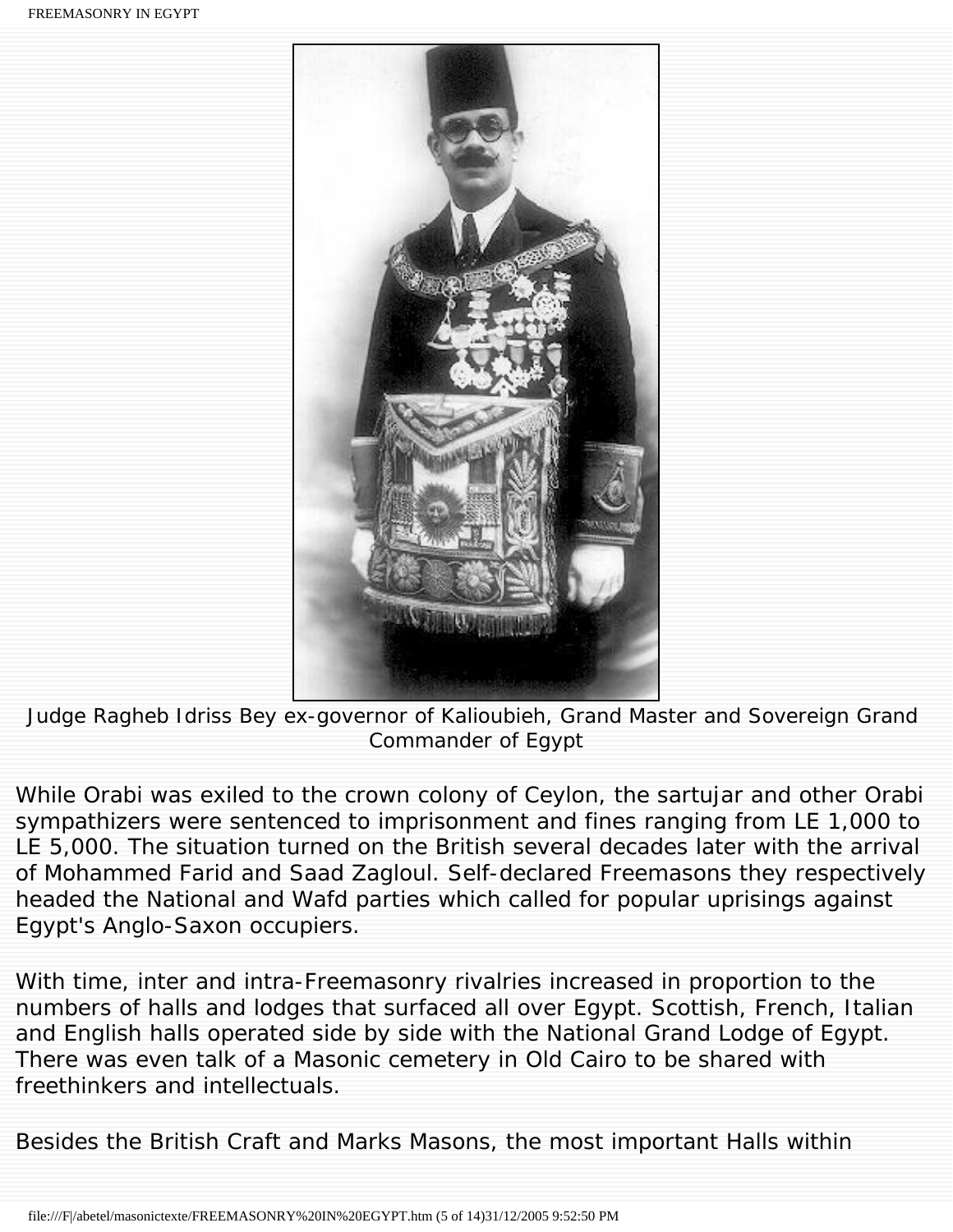Masonic circles in Cairo were the Grecia and Bulwer lodges overlooking Midan Ismail (today, Midan Tahrir). *The Egyptian Gazette* dated 9 January 1903, states that "the new Masonic Hall [used by both lodges] comprises a commodious and handsome lodge-room capable of seating 100 brethren; a large assembly room; committee secretaries' and robbing rooms; as well as a refreshment room opening on to a spacious terrace whence a magnificent view is obtained on the new building of the Museum of Antiquities, Kasr-al-Nil barracks, the Nile and the open country beyond with the pyramids in the far distance." Both these lodges reported to the Grand Lodge of England

At the time there were about Egyptian 54 lodges operating in *Um al-Dunya*. Later, between 1940 and 1957 we find 18 Masonic halls listed in Cairo, 33 in Alexandria, 10 in Port Said, 2 in Mansourah, 2 in Ismailia and one each in Fayoum, Mehala al-Kobra and Minieh (numbers fluctuated slightly during the interim yeas). Throughout that period, the largest and most important Masonic Hall was located at No. 1 Toussoun Street in Alexandria.

Ignoring its working class origins, modern Freemasonry sought to attract the privileged elite. And since faith did not really matter, Anglicans, Catholics, Jews and Moslems from the power elite rubbed shoulders in Lodges and Halls across the Middle East. After all, one of the Society's basic ideas was the rejection of dogma.

But the society's secretive character rendered it an easy target for defamation and accusation. History abounds with situations where Church and State took turns at vilifying the elitist brotherhood often rendering it more surreptitious than it already was. If Freemasonry burst its banks during the French Revolution, when an entire nation revolted against church and state, it met with a devastating crisis during WW2 when Europe's traditional societies all but crumbled and when thousands of Freemasons ended their lives in German concentration camps. Other wars and revolutions, from Italy to Latin America, alternately pushed Freemasonry into the forefront of national and international events.

As attacks against Freemasonry multiplied in 19th century Europe, one race was repeatedly singled for a favorite target. Living as a minority almost everywhere, Jews perceived the Society as a way to achieve equality--with time they became the torchbearers of Freemasonry. And since much of the Masonic symbols, rituals and erudition were linked to Jewish mystic, the accusations cropped up whenever an economic crisis loomed or when the purported Judeo-Christian alliance fell out of favor

The Vatican, which saw any brotherhood other than its own (eg. the Knights of Columbus) as a major threat, was at the vanguard of anti-Freemason movements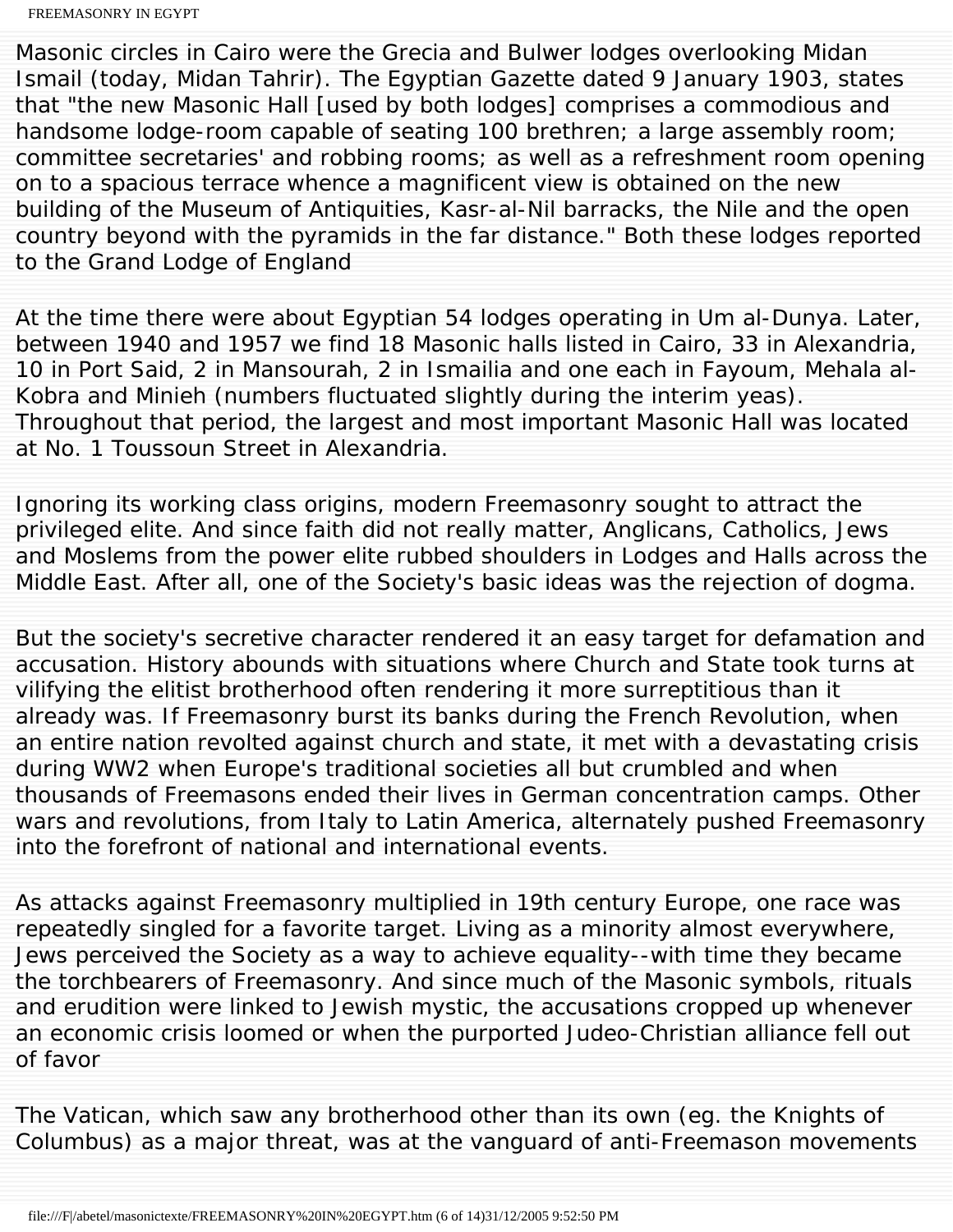fanning the flames of the 'conspiracy' controversy whenever possible. But since Christendom had little influence in a predominantly Moslem Ottoman Empire, the expansion of Freemasonry among its cosmopolitan elite went on unhindered.

"In a characteristically tolerant Egypt, Freemasonry grew more out of fashion than conviction. It was more public than secret" comments Karim Wissa, an Egyptian diplomat who submitted a paper on local Freemasonry at Oxford. Like many of his brood and generation, Wissa can attest to at least one great-grandfather having been a District Grand Master.

"There were two kinds of Freemasons in Egypt in those days" says Wissa, "those like my landowning ancestors who adhered to the traditionalist English Freemasonry, and others who because of their fervent nationalism, joined the liberal French lodges headed in Egypt by Azhar luminaries Gamal al-Din al-Afghani and his disciple Mohammed Abdou. Interestingly, both men tended to address their companions as '*ikhawan al saffa wa khullan al wafa*'(sincere brethren and faithful companions)." [Note: this form of greeting emanated from a distinct school of thought linked to Islamic enlightenment going back to the Abbassid dynasty].

From Khedive Ismail to King Fouad, Egypt's monarchs accepted an honorary Grand Mastership. Yet none of Egypt's monarchs were physically initiated into the National Grand Orient of Egypt and their attendance was restricted to official portraits hanging on the walls of Masonic lodges and halls. Other District Grand Masters included British High Commissioners (ambassadors) as well as several Sirdars--British commanders of the Egyptian army.

When Farouk ascended the throne, Freemasonry in Egypt was fast becoming "guilty by association," accused of entertaining strong Zionist affiliations (this accusation was subsequently refuted in a study conducted by a team of diplomats attached to the office of Foreign Affairs minister Dr. Mahmoud Fawzi). In the minds of traditionalists, the physical similarities between Masonic halls and B'nai B'rith lodges --a Judeo-Zionist organization fashioned upon the Masonic modelwere far too obvious for anyone not to confound the two. And because they were seen as hand in glove it is doubtful the young king ever supported the Society as such.

Once WW2 came to an end, B'nai B'rith lodges in Cairo and Alexandria were summarily closed down

"Hadn't the analogous B'nai B'rith done everything in its power to turn Palestine into an exclusive homeland for the Jewish Diaspora?" exclaimed the growing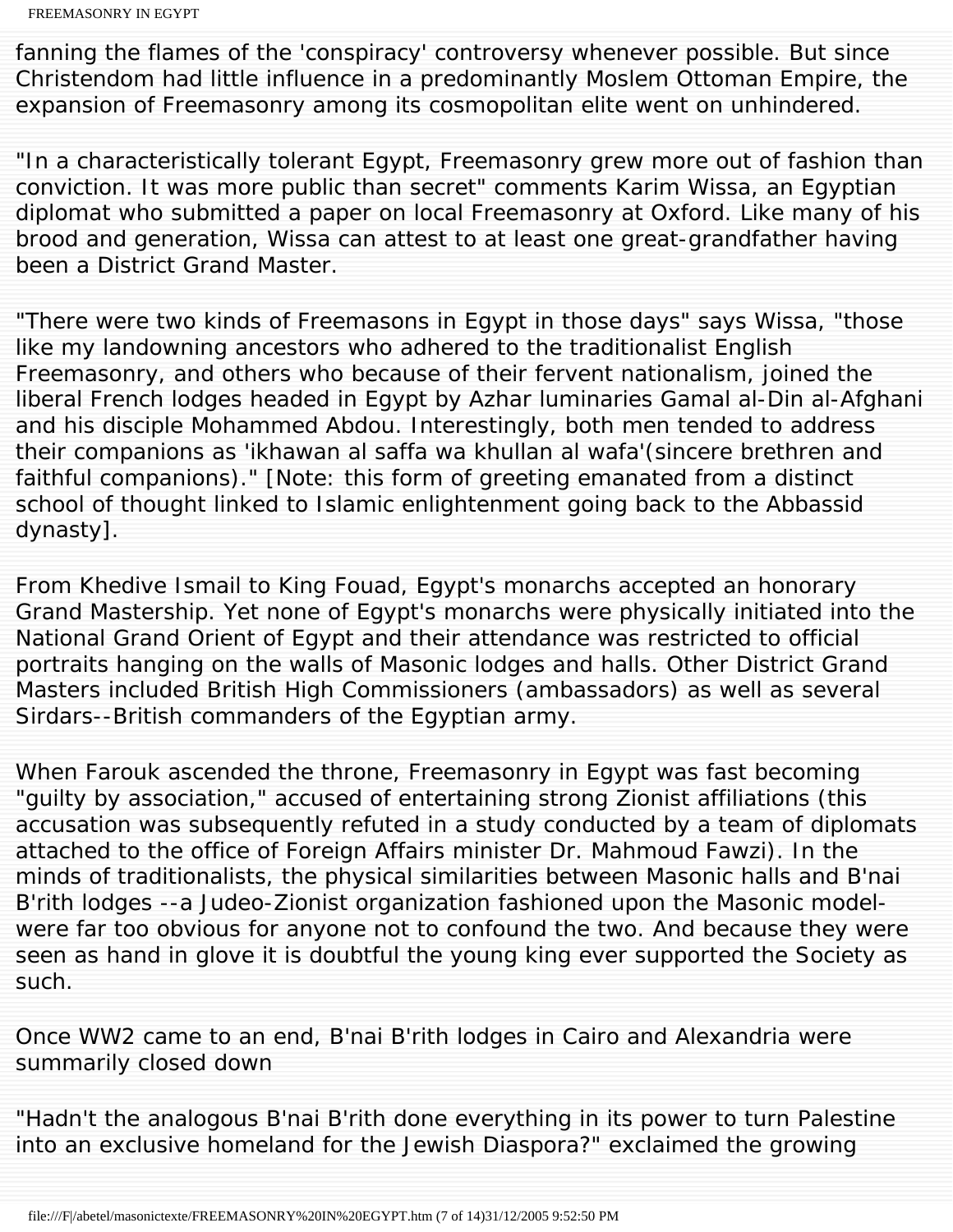number of Masonic detractors. Which is why following the creation of the state of Israel in 1948, it was open season for opponents of Freemasonry to pursue their claims that Masonic halls were subversive and dangerous, bent on undermining Arab nationalism and patriotism. This was almost a replay of the Vatican's anti-Freemasonry whisper campaigns propagated by in the middle of the last century and early this one

Anti-Freemason articles cropped up in the post-1948 Arab World "proving" the connection between Zionism and Freemasonry. In Egypt, arguments leveled against Freemasonry were selectively derived from fin de siècle freemasons George Zaidan and Shaheen Makarius. Both writers had commended contemporary businessmen and entrepreneurs, many of them Jewish, for their active role in reviving Egypt's capitalistic economy. Six decades later their statements were salaciously re-interpreted so that the businessmen and entrepreneurs of the past were portrayed as eager tools of a Judeo-Zionist collusion bent on dominating the regional economy

As the predominant conspiracy hypothesis takes credence in the Near East, the legality of Freemasonry is questioned and subsequently tabled on the Arab League's agenda. Jumping on the bandwagon books and articles on the subject began to surface. In a 660-page volume entitled "Freemasonry In The Arab World" Hussein Omar Hamada dedicates much of his book juggling Masonic conspiracy theories

With the post-1952 exodus of Egypt's *haute khawagerie*, lodges and Masonic temples had already lost many of their more affluent members. Some freemasons, whether out of fear or self-interest simply stopped turning up at the meetings so that even the all-Egyptian Star of the East had a hard time supporting itself.

On 4 April 1964, the Masonic Temple on Alexandria's Toussoun Street was shut down by order of the Ministry of Social Affairs. The reason: "Associations with undeclared agendas were incompatible with rules covering non profit organizations."

Sufficiently disturbing evidence for the State to be concerned about Freemasonry's political goals would turn up the following year in Damascus when master spy Eli Cohen was apprehended. Having eluded Syrian intelligence for many years posing as an Arab, it was discovered that Eli had been a freemason in Egypt where he was born.

Yet despite the 1964 decree declaring the demise of Freemasonry in Egypt, loud cries of "not so" can still be heard. And if one were to concede to Abou Islam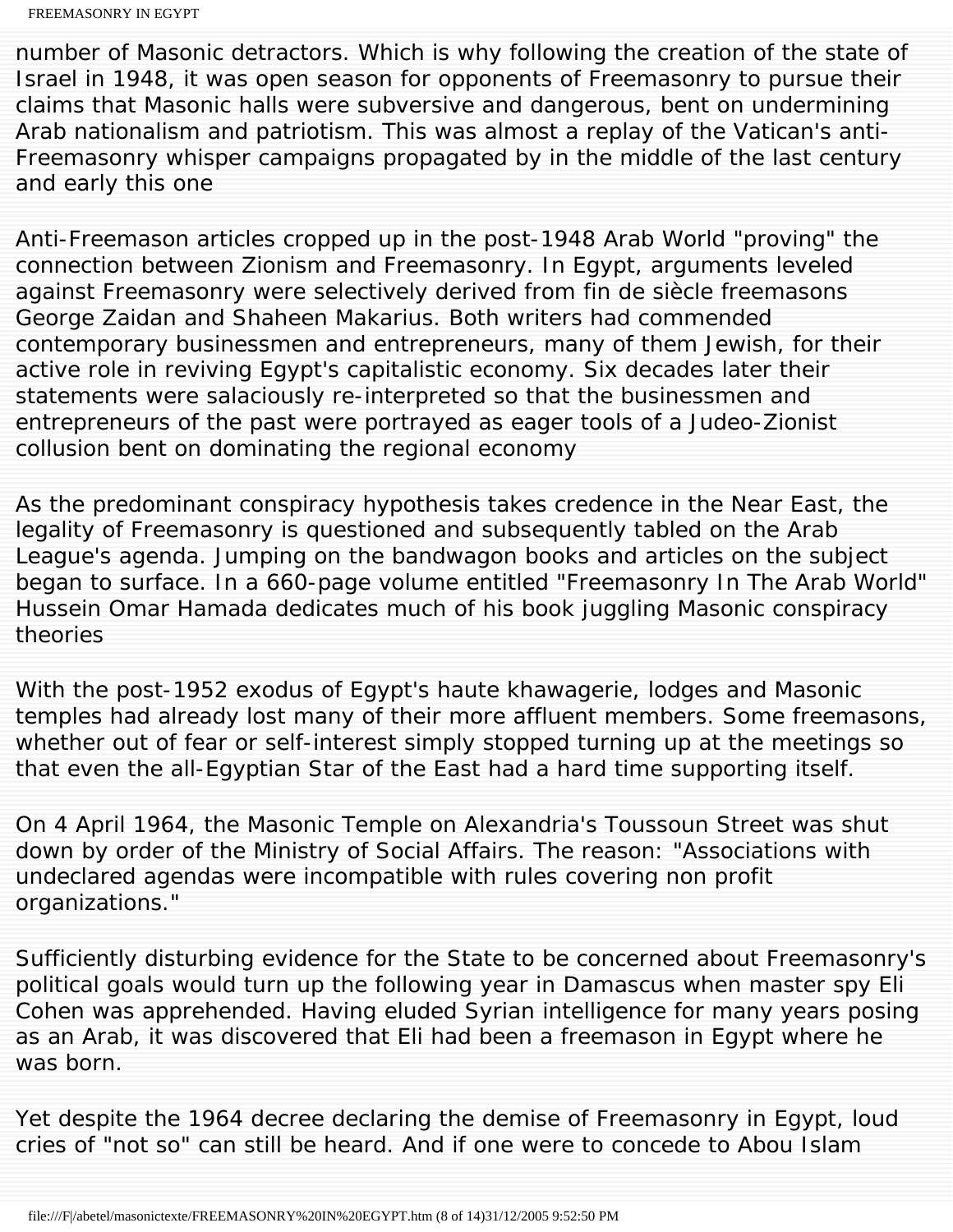Ahmed Abdallah book "Freemasonry In Our Region" 1985), Freemasonry is alive and well in the guise of Rotary Clubs and other like-minded associations. "Having accomplished their earlier mission to establish a Jewish state, Masonic conspirators now intend to undermine Islam using charity work and community outreach as their tools" says Abdallah in his opening chapter. He then consecrates a substantial portion of his elusive writing equating the "new Masonic cancer" with Rotary and Lions organizations and with Jehovah's Witness, Freedom Now, Solar Tradition, New Age and several other "fringe" organizations.

Like it always has in the past, theories of sinister plots by ambiguous secret societies and associations still make headlines. So much so that books linking the British Royal family to Masonic Grand Masters and 'breaking news' detailing President Francois Miterrand's secret relations with the Brotherhood have become common literature

For sure, as we enter a new millennium, Masonic handshakes and cranky rituals continue to excite certain elements within our society.

## **Former Masonic Halls in Cairo: Where were they located?**

- Tiring Building on Attaba Square.
- Acher Building off Champolion Street (where Townhouse Gallery is located today).
- Freemasons Hall, Madrassa al-Fransawi Street, Mounira.
- Building at corner of Antekhana and Mahmoud Bassiouni Streets.

In view of the many emails sent asking about the existence of masonic halls/lodges in Egypt, the answer is there are none.

More on [Freemasonry](http://web.mit.edu/dryfoo/www/Masons/index.html)

## Reader Comments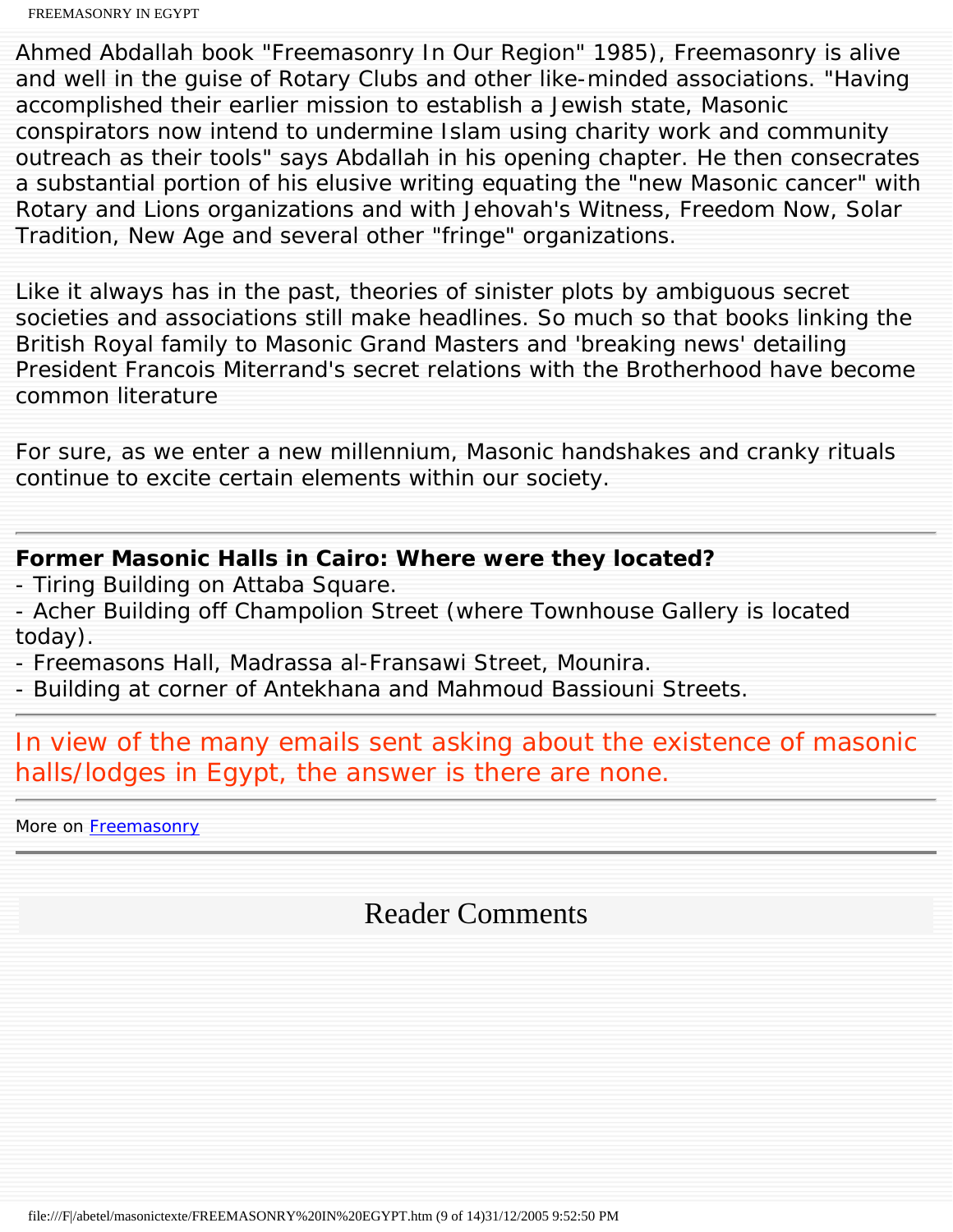Date Sent: Saturday, March 02, 2002 10:15 PM From: [Tara Thielhelm](mailto:tarathi@hotmail.com) Subject: Masons in Egypt

I am a longtime resident of Egypt and I was fascinated by your article on masonic organizations in Egypt. The father of a close friend of mine belonged to a masonic lodge, and when h e died he left her a piece of jewelry in the shape of a golden ball that opens up to the symbols of the pyramids interlaced with signs of the crucifix and the Jewish star of David. She is very curious about this piece and so I was wondering whether you could recommend a book, web site etc. where she could find out more information about it, and the Egyptian masonic lodges in general. Thank you.

Tara Thielhelm

Subject: Cairo Date: Wed, 6 Feb 2002 14:45:32 -0500 From: [Georgia Hershfeld"](mailto:ghershfeld@pipeline.com)

I recently found a Ritual der Loge Friedrich der Grosse no. 71, Cairo dated 1905 in the library of the Grand Lodge of New York. Can you give me any information about this lodge? Working under whose jurisdiction? Thank you for your assistance. Sincerely yours, Georgia Hershfeld Library Cataloguer Livingston Masonic Library

Subject: Family research Date: Tue, 1 May 2001 09:41:15 +0200 From: "epg" I am writing to you as I have exhausted other channels of info for the subject. The Pinto family arrived in Alex in 1863 and left in 1956. I have gathered a lot of personal material but cannot find background info about Masonic lodges and Scottish Rite lodges before W War2: there were two in Alex and one in Cairo. Also, King Fouad was Supreme Head of the Scottish Rite. Can you help? Edgar Pinto

Subject: Freemasonry Article 99-03-01 Date: Fri, 23 Apr 1999 10:43:06 GMT From: sfitz@bigfoot.com (Scotty Fitzgerald)

I recently read and enjoyed your online article on Freemasonry in the online edition of the Egyptian Gazette. I don't know if I am asking too much, or even if inquiries of this kind are welcome, but I am constantly doing research on a no longer practiced body of masonic ritual known as "Memphis." It was not likely that this body originated in that famous city, but it was styled to have originated in that city (a lot like "Scottish Rite" really comes from France.) I was wondering if you you could email me as to whether this Rite was ever practiced in Egypt? Thank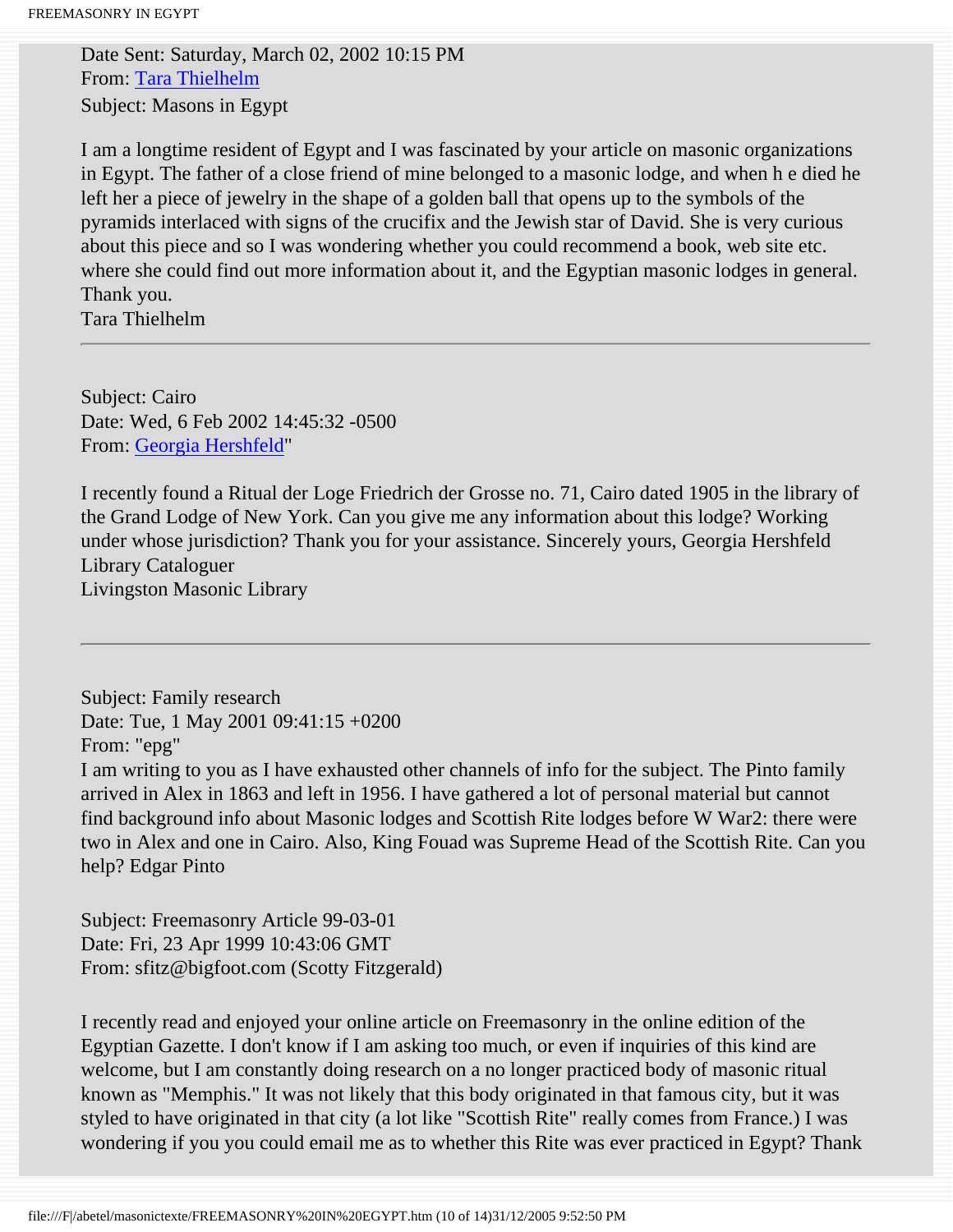you for considering this request. Yours,

Scotty Fitzgerald 32?, MPS JD, Yorktown Lodge #1154, New York,USA. Charter Member, Panel of Moderators for soc.org.freemasonry Member Grand College of Rites, USA

Subject: Hello and comments Date: Wed, 28 Apr 1999 19:07:09 +0300 From: Touvia Goldstein teddyg1@netvision.net.il

I have read your excellent article on Egiptian Freemasonry that, in reality, extends itself to many other islamic countries. I am very much interested in these issues and especially I have been researching the masonic affiliation of HM King Hussein and do not seem to find no documents that testify this. Would you have any information on this respect? Would you be so kind and refer to me other literature concerning Freemasonry in Arab and islamic countries and the relation between the Islamic religion and freemasonry. Looking forward to your reply. Yours truly,

Teddy Goldstein

Subject: A little Masonic Light Date: Wed, 28 Apr 1999 16:28:14 EDT From: QBERT143@aol.com

You will never find out what you're looking for with all of the misinformation, and no understanding of the Masonic work. Don't take it for granted that because somewhere in you studies it says this or that, and all is true. Just like yourself trying to write about something that you know nothing about, and don't understand, but some other people will read your article and think it to be true. May I suggest that you write on something you know about and not what you think you know about, which has been compiled by others who know no more about the subject than you do? Good luck on your search for Light in Masonry, but I guess you'll never know until you become a member and learn in your heart what its all about.

William Bell > Past Master of Youngstown Lodge #615 > Youngstown, Ohio USA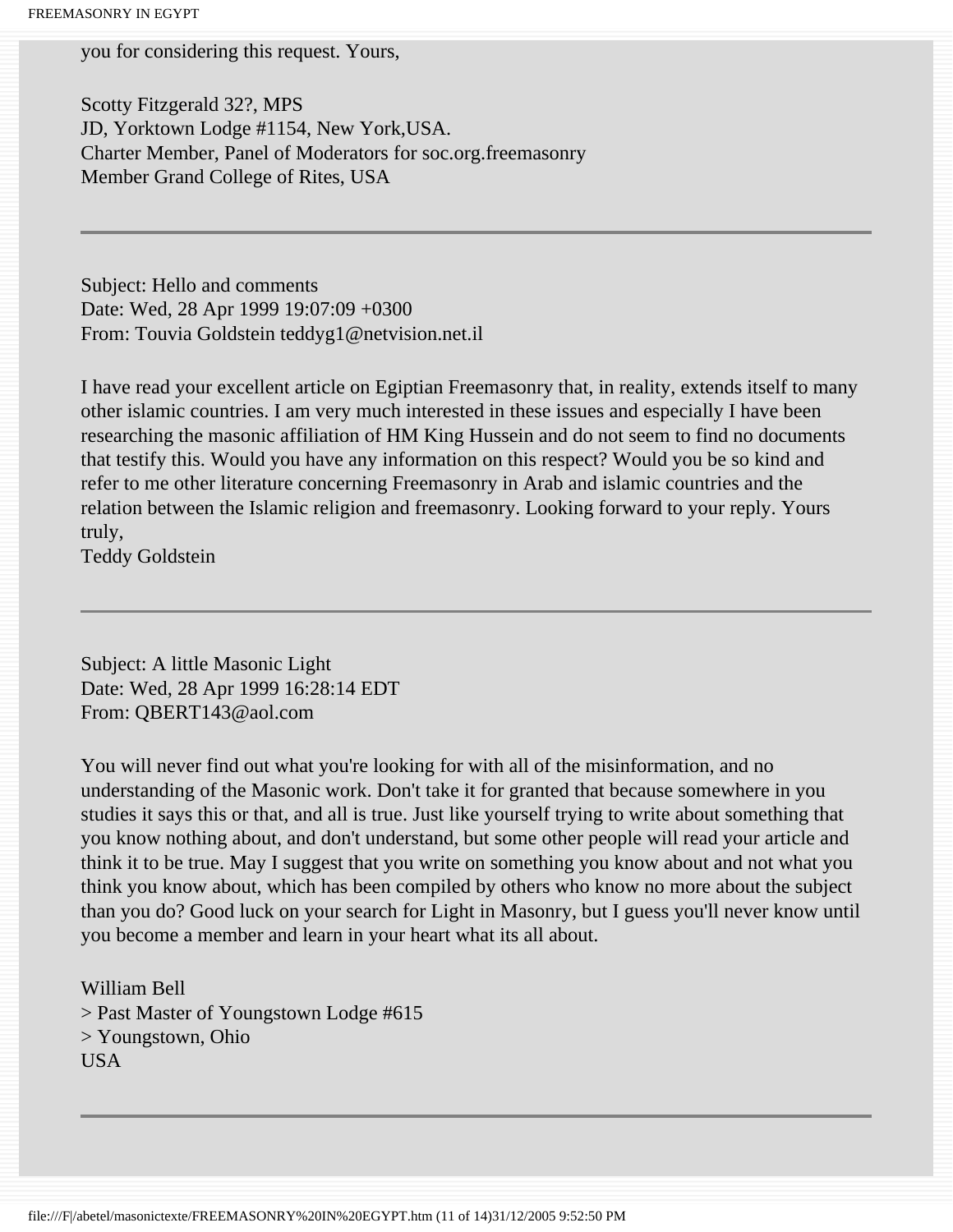Subject: Article on Freemasonry Date: Thu, 29 Apr 1999 12:09:14 -0500 From: "Jessett, Nick" Nick\_Jessett@mhhs.org

I would like to thank you for writing, in my opinion, the most bias free article on Masonry that I have ever seen. Without being cynical, I am surprised. I have been a Freemason since 1994, and have had to suffer through slanted press since that time. Your article, on the other hand, was excellent since it told just the facts, and you did not try to persuade your audience one way or the other. Ours is a gentle craft that teaches brotherly love and charity. Perhaps, with all the senseless killing that is rampant today, a little more of these teachings would go a long way. Thank you again. Thank You,

Nicholas Jessett Park Place Masonic Lodge 1172, AFM Houston, Texas, USA

Subject: Learning about Freemasonry Date: Thu, 29 Apr 1999 20:32:06 -0400 (EDT) From: "Dr. Roger M. Firestone" rfire@chele.cais.net

I understand you might like to learn more about this subject. Please feel free to visit my Web pages on the subject. The URL is: <http://www.cacr.caltech.edu/~rfire/masonry/>You may also email me if you have further questions.

Roger M. Firestone, 32 KCCH Past Master, National-Stansbury-Dawson #12, FAAM of DC Musician/Lodge Educ. Officer, Henry #57, AFM of VA, Fairfax City

Subject: Several points... Date: Thu, 29 Apr 1999 21:59:24 -0400 From: Zoo Keeper candiazoo@mediaone.net Organization: The Candia Zoo

Freemasons do not believe in subversive action toward their government. Freemasons are not all Christian and in fact welcome anyone who has faith in a supreme being/creator. Freemasons are taught to treat all humans with respect and charity. Freemasons do not meet in any "guises". If they cannot meet as Freemasons with the appropriate ritual, their lodge(s) go DARK. Ie. they no longer meet. May I ask your intent in writing this article?

Mike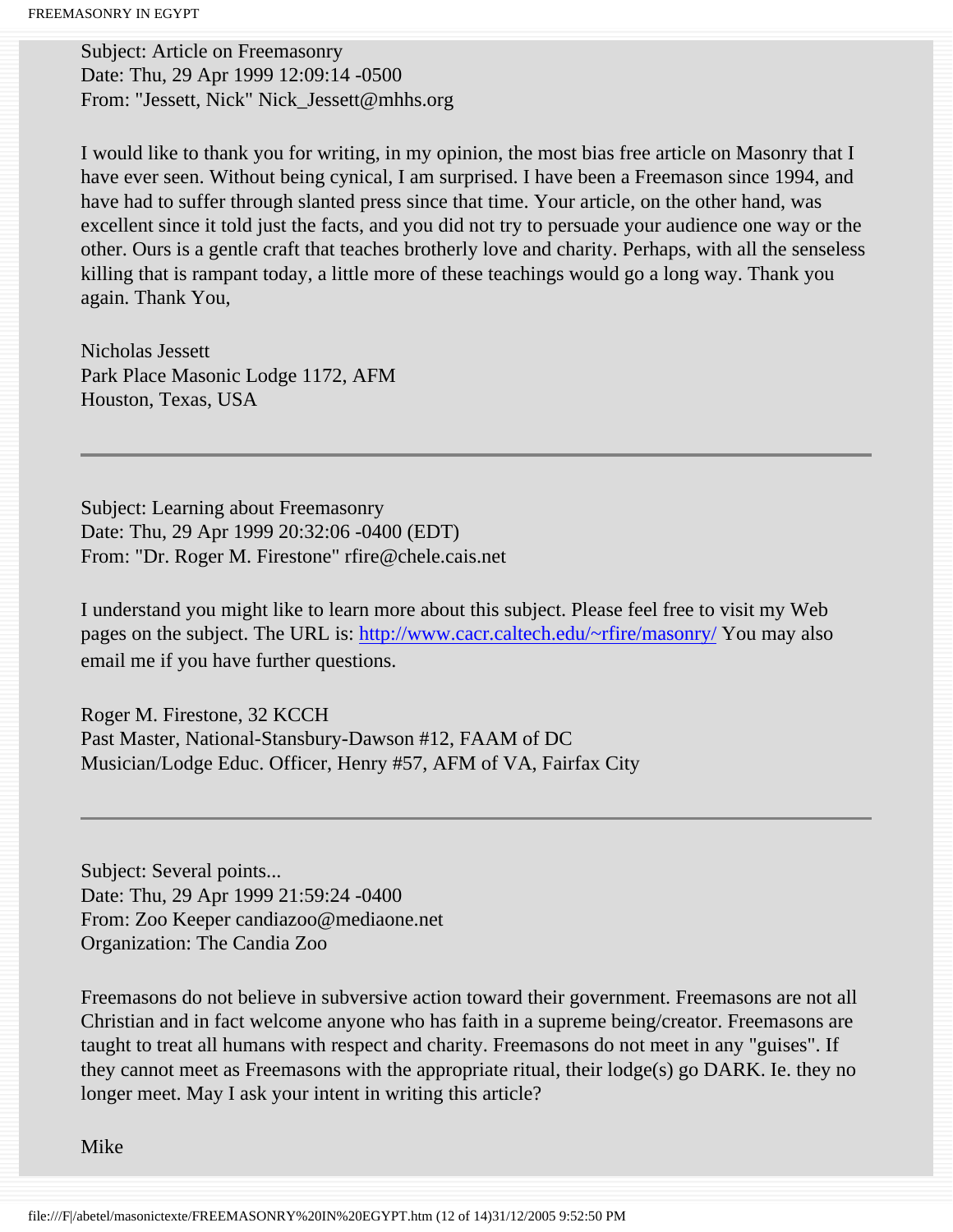Subject: Your article about Freemasonry Date: Fri, 30 Apr 1999 11:53:22 -0500 From: "Tom Strickland" tas@sound.net

The only conspiracies that I have encountered, in thirty years of Masonry, have been from religious zealots, fearing the loss of power. I can't figure out whether your article is pro or anti masonry, although I was constantly reminded of Marc Anthony's funeral oration. I still can't figure out what you are trying to say. Respectfully,

Thomas A. Strickland, Jr., MM, etc.

SUBJECT: freemasonary/knights templar Date: Fri, 2 Jul 1999 15:03:57 +1000 From: "Tracey Kirk-Norris" tkirknor@davidjones.com.au

Have you heard about a book called "The Second Messiah". It alleges that the Freemasonry Society or the Knights Templar actually came about a lot earlier than the 17th century. In fact I think it alleges it came about after the destruction of Herod's temple as a consequence of needing to keep safe the documents left after the massacre. You commented on Jews being affiliated--that would be because of the connection to Herod's site. I recommend this book as a read if you are interested in theories about this society. Regards

Tracey Kirk-Norris Technical Analyst - IT DAVID JONES LIMITED ACN 000 074 573 Phone: 029266-6084 Fax: 029266-5452

Re: Freemasonry in Egypt Date: Sun, 25 Jul 1999 09:15:03 EDT From: STARVLINGB@aol.com

I found your article most interesting. I am an author who lives in England but was born in Egypt. I am presently writing a book about the links between the Brotherhood and Egypt. I will be in Egypt from 28 July to 5th August 1999. Could we meet? I have plenty of first hand material you may enjoy seeing.Warm regards

Robert Bauval